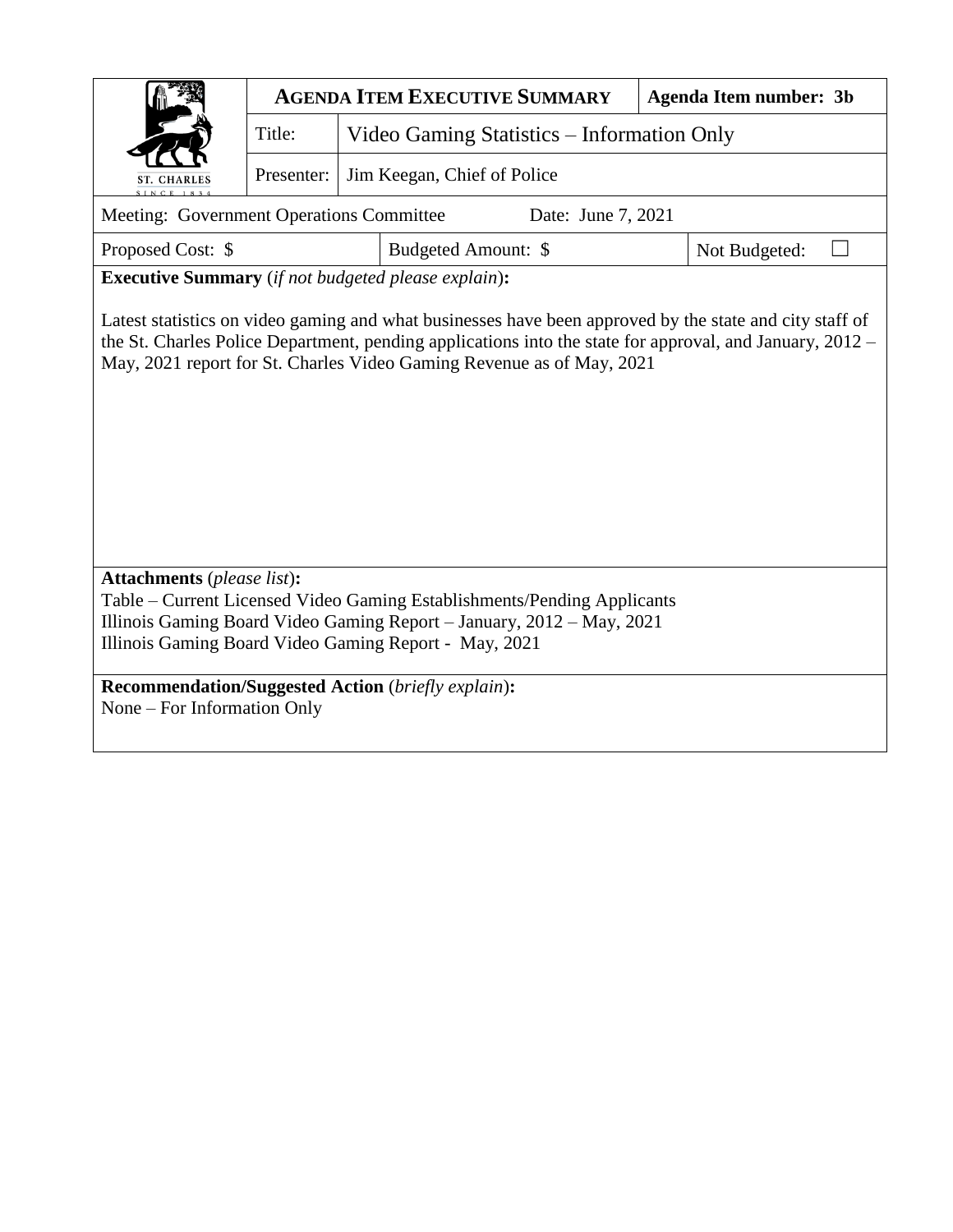# **City of St. Charles Video Gaming Statistics May, 2021**

| <b>LICENSED ESTABLISHMENTS</b>   | <b>CORPORATION NAME</b>                | <b>ADDRESS</b>       |             |
|----------------------------------|----------------------------------------|----------------------|-------------|
| <b>Alexanders Café</b>           | Alexanders Café, Inc.                  | 1650 W. Main St.     | St. Charles |
| Alibi Bar & Grill                | Alibi Bar & Grill, Ltd.                | 12 N. 3rd St.        | St. Charles |
| Alley 64                         | Alley 64, Inc.                         | 212 W. Main St.      | St. Charles |
| <b>Arcada Theatre</b>            | Onesti Entertainment Corp.             | 105 E Main St.       | St. Charles |
| <b>Charlie Fox's Pizzeria</b>    | Charlie Fox's Pizzeria and Eatery      | 3341 W Main St.      | St. Charles |
| Rookies 1, All American Pub      | BK & MM Ventures, LLC                  | 1545 W. Main St.     | St. Charles |
| The Crazy Fox Bar & Grille       | Crazy Fox, LLC                         | 104 E Main St        | St. Charles |
| Dawn's Beach Hut                 | Dawn's Café, LTD                       | 8 N Third St.        | St. Charles |
| <b>The Filling Station</b>       | Health Nuts, Ltd.                      | 300 W Main St.       | St. Charles |
| <b>St. Charles Bowl</b>          | LA Manson Corp.                        | 2520 W Main St       | St. Charles |
| <b>Second Street Tavern</b>      | Mark VII Hospitality, Ltd.             | 221 S. 2nd Street    | St. Charles |
| <b>Brown's Chicken</b>           | NLHM, Inc.                             | 1910 Lincoln Highway | St. Charles |
| The Evergreen Pub & Grill        | Northwoods Pub and Grill, LLC          | 1400 W Main St       | St. Charles |
| <b>R</b> House                   | SCMC Enterprises, Inc.                 | 214 W Main Street    | St. Charles |
| <b>Riverside Pizza &amp; Pub</b> | Riverside Pizza, Inc.                  | 102 E Main St        | St. Charles |
| <b>Spotted Fox Ale House</b>     | St. Charles Sports LLC                 | 3615 E. Main St.     | St. Charles |
| <b>Tap House Grill</b>           | Tap House Grill St. Charles, LLC       | 3341 W Main St.      | St. Charles |
| St. Charles Moose Lodge 1368     | St Charles Moose Lodge 1368            | 2250 W Rt. 38        | St. Charles |
| <b>Throwbacks Sports Bar</b>     | Jay's & N Inc.                         | 1890 W Main Street   | St. Charles |
| <b>Yummy Place</b>               | Yummy Place Burrito Los Asaderos, Inc. | 2400 E Main Street   | St. Charles |
| <b>PENDING ESTABLISHMENTS</b>    | <b>CORPORATION NAME</b>                | <b>ADDRESS</b>       |             |
| Salerno's on the Fox             | Salerno and Sons, Inc.                 | 320 N 2nd Street     | St. Charles |
|                                  |                                        |                      |             |
| <b>Bogart's Bar</b>              | El Elle Sea, LLC                       | 219 W. Main Street   | St. Charles |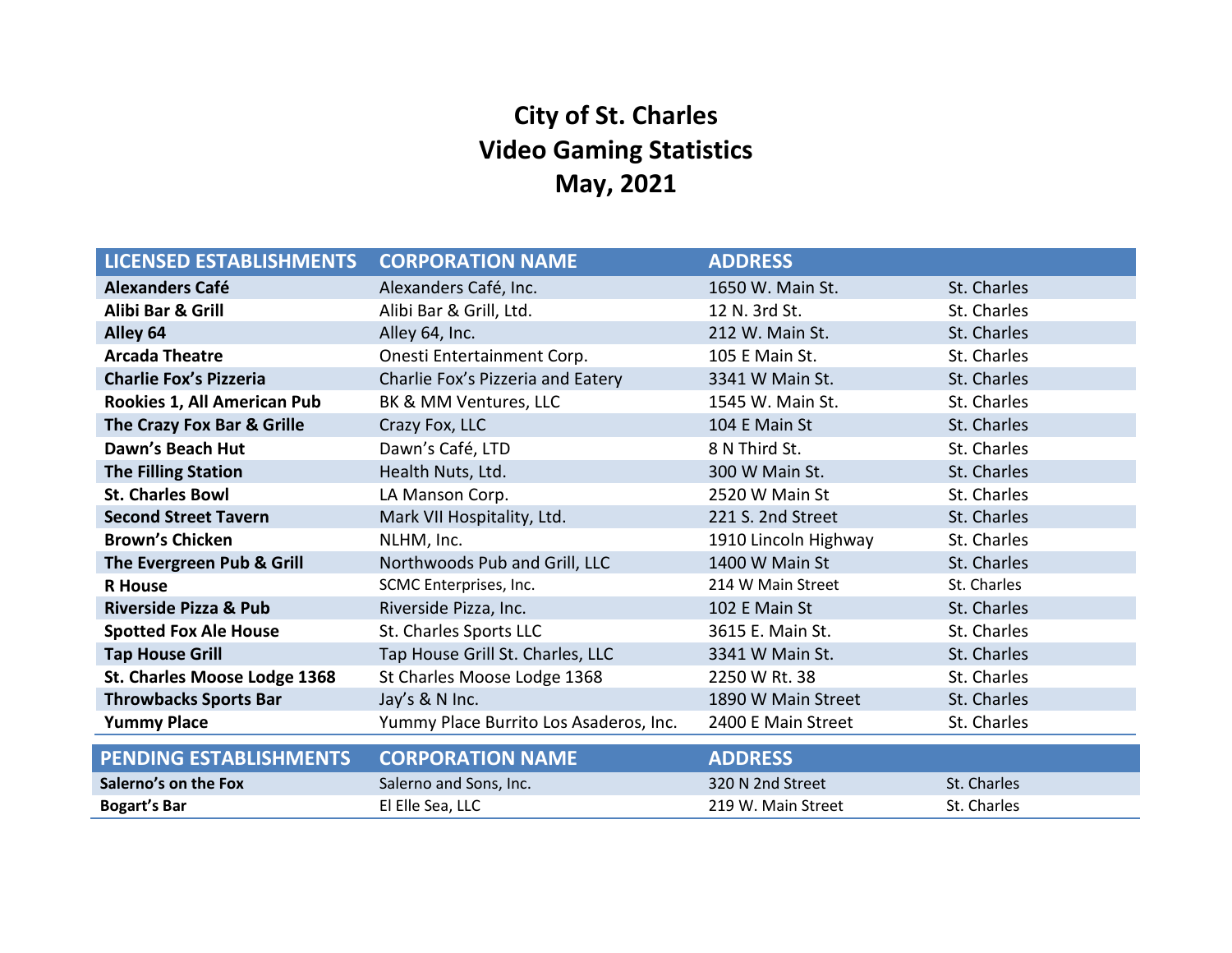## **ILLINOIS GAMING BOARD VIDEO GAMING REPORT**

6/14/2021

4:30 pm

### *St. Charles*

#### **May 2021**

|                      |                                                  |                          |                     | <b>VGT Wagering Activity</b> |                |                                        | <b>VGT Income</b> |                  |                               | <b>VGT Tax Distribution</b> |                       |                              |
|----------------------|--------------------------------------------------|--------------------------|---------------------|------------------------------|----------------|----------------------------------------|-------------------|------------------|-------------------------------|-----------------------------|-----------------------|------------------------------|
| <b>Municipality</b>  | Establishment                                    | License<br>Number        | <b>VGT</b><br>Count | Amount<br>Played             | Amount<br>Won  | <b>Net Wagering</b><br><b>Activity</b> | Funds In          | <b>Funds Out</b> | <b>Net Terminal</b><br>Income | NTI Tax                     | <b>State</b><br>Share | <b>Municipality</b><br>Share |
| <b>St. Charles</b>   | Alley 64, INC.                                   | 160702383                | 5                   | \$815.781.47                 | \$760,525.37   | \$55,256.10                            | \$257,768.00      | \$202,511.91     | \$55,256.09                   | \$18,787.10                 | \$16,024.29           | \$2,762.81                   |
| <b>St. Charles</b>   | BK & MM VENTURES LLC                             | 160702415                | 6                   | \$631,864.27                 | \$585,577.33   | \$46,286.94                            | \$195,833.00      | \$149,546.26     | \$46,286.74                   | \$15,737.50                 | \$13,423.16           | \$2,314.34                   |
| <b>St. Charles</b>   | CRAZY FOX, LLC                                   | 170701805                | 6                   | \$308,152.49                 | \$284,686.72   | \$23,465.77                            | \$84,690.00       | \$61,224.23      | \$23,465.77                   | \$7,978.35                  | \$6,805.06            | \$1,173.29                   |
| St. Charles          | HEALTH NUTS, LTD.                                | 180702391                | 5                   | \$130,963.26                 | \$119,496.60   | \$11,466.66                            | \$51,619.00       | \$40,152.39      | \$11,466.61                   | \$3,898.73                  | \$3,325.38            | \$573.35                     |
| <b>St. Charles</b>   | Jay's & N Inc.                                   | 190704088                | 6                   | \$291,009.48                 | \$265,477.75   | \$25,531.73                            | \$96,509.00       | \$70,977.27      | \$25,531.73                   | \$8,680.81                  | \$7,404.22            | \$1,276.59                   |
| <b>St. Charles</b>   | L. A. MANSON CORPORATION                         | 160703156                | 6                   | \$110,964.74                 | \$101,791.72   | \$9,173.02                             | \$35,963.00       | \$26,789.98      | \$9,173.02                    | \$3,118.84                  | \$2,660.19            | \$458.65                     |
| <b>St. Charles</b>   | MARK VII HOSPITALITY LIMITED                     | 170702225                | 6                   | \$641,741.38                 | \$594,186.69   | \$47,554.69                            | \$177,833.00      | \$130,278.21     | \$47,554.79                   | \$16,168.63                 | \$13,790.89           | \$2,377.74                   |
| <b>St. Charles</b>   | NLHM Inc.                                        | 160702847                | 6                   | \$104,072.02                 | \$87,931.36    | \$16,140.66                            | \$33,510.00       | \$17,369.68      | \$16,140.32                   | \$5,487.73                  | \$4,680.71            | \$807.02                     |
| <b>St. Charles</b>   | Northwoods Pub & Grill Inc.                      | 160702493                | 5                   | \$543,068.99                 | \$493,694.93   | \$49,374.06                            | \$164,665.00      | \$115,290.94     | \$49,374.06                   | \$16,787.12                 | \$14,318.43           | \$2,468.69                   |
| <b>St. Charles</b>   | Onesti Entertainment Corporation                 | 160703007                | 6                   | \$2,144.07                   | \$1,538.06     | \$606.01                               | \$838.00          | \$231.84         | \$606.16                      | \$206.09                    | \$175.78              | \$30.31                      |
| <b>St. Charles</b>   | Riverside Pizza, Inc.                            | 160702553                | 5                   | \$353,173.74                 | \$319,703.14   | \$33,470.60                            | \$108,228.00      | \$74,699.82      | \$33,528.18                   | \$11,399.56                 | \$9,723.15            | \$1,676.41                   |
| <b>St. Charles</b>   | SAINT CHARLES SPORTS. LLC                        | 160702605                | 5                   | \$379,283.54                 | \$346,525.66   | \$32,757.88                            | \$98,423.00       | \$65,665.12      | \$32,757.88                   | \$11,137.69                 | \$9,499.80            | \$1,637.89                   |
| <b>St. Charles</b>   | SCMC ENTERPRISES, INC.                           | 190702660                | 5                   | \$34,534.94                  | \$31,303.37    | \$3,231.57                             | \$12,186.00       | \$8,953.63       | \$3,232.37                    | \$1,099.03                  | \$937.40              | \$161.63                     |
| <b>St. Charles</b>   | St. Charles Lodge No. 1368, Loyal Order of Moose | 160802392                | 5                   | \$136,282.88                 | \$122,955.75   | \$13,327.13                            | \$47,015.00       | \$33,687.59      | \$13,327.41                   | \$4,531.29                  | \$3,864.92            | \$666.37                     |
| <b>St. Charles</b>   | TAP HOUSE GRILL ST. CHARLES, LLC                 | 170702248                |                     | \$366,629.50                 | \$341,566.70   | \$25,062.80                            | \$121,465.00      | \$96,402.34      | \$25,062.66                   | \$8,521.32                  | \$7,268.18            | \$1,253.14                   |
| <b>St. Charles</b>   | YUMMY PLACE BURRITO LOS ASADEROS INC.            | 190700390                | 5                   | \$139,255.27                 | \$123,013.20   | \$16,242.07                            | \$43,299.00       | \$27,056.47      | \$16,242.53                   | \$5,522.50                  | \$4,710.37            | \$812.13                     |
| <b>REPORT TOTAL:</b> |                                                  | <b>16 Establishments</b> | 88                  | \$4,988,922.04               | \$4,579,974.35 | \$408,947.69                           | \$1,529,844.00    | \$1,120,837.68   | \$409,006.32                  | \$139,062.29                | \$118,611.93          | \$20,450.36                  |